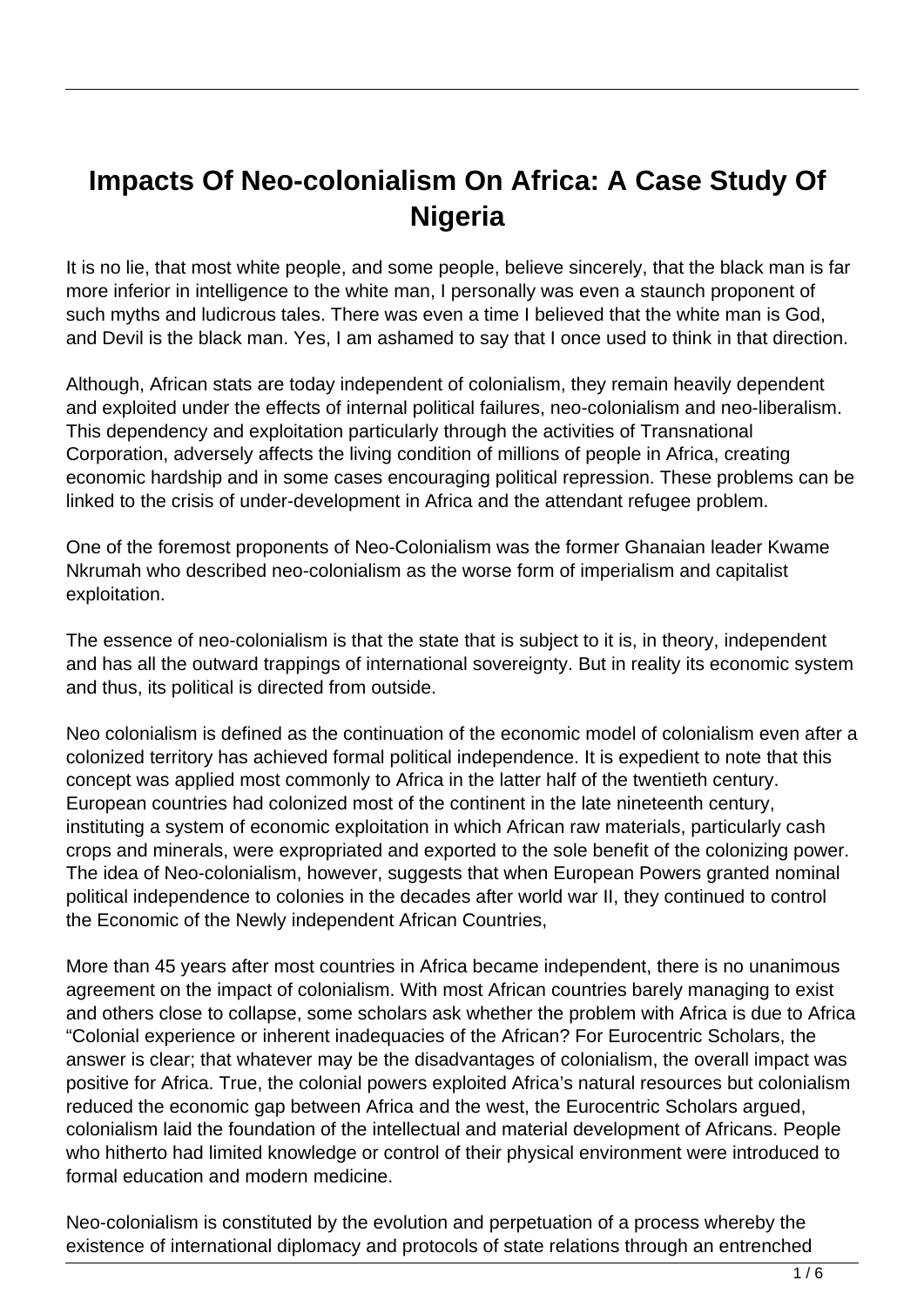constitutional government and emerging political leadership of independence provides for a market structure cum capital and investment of the new state and the agenda for national development working in favor of the former colonizer. This is enhanced through continuously trying to approve strings of the former colonizer in determining the current and future roles and relationship of the former colony, in world politics and economy.

In identifying neo-colonial tendencies, it is imperative to assert that the option left for the new states that gained independence from his colonizer in veering out or venture to other scales of relation is limited. This is due to the traditions and culture embedded in their existing relationship and confines as former colony arising from the language barriers, lack of expertise and technological transfer, existing industrial and trade complete and contending ideas to transform the society and engage in the agenda for national development. With the pressures of finding a path for national survival and growth guided by international forces and partners.

On the other hand, the characteristics and development of neo-political economy in Nigeria like some other African states translates the scale of economic growth and development process into a substituted imports of consumer goods. This consolidates rather than undermine dependence on foreign suppliers, since production as well as consumption, now depends on foreign imports.

Walter Rodney evaluated the colonial economy and the emergence of neo-colonialism in Africa as a consequence of economic subjugation and underdevelopment of Africa after independence and then asserted thus.

African economies are integrated into the very structure of the developed capitalist economies; and they are integrated in a manner that is unfavorable to Africa and ensues that Africa is dependent on the big capitalist countries. Indeed structural dependence is one of the characteristic of under-development. The underdeveloped countries are dependencies of the metropolitan capitalist economics. It is also true that metro poles are dependent of the wealth of the exploited portions of the world. This is a source of their strength and a potential weakness within the capitalist/imperialist system.

The capitalist countries are technologically more advanced and are therefore the sector of the imperialist system which determined the direction of change. It is for this reason that a formerly colonized nation has no hope of developing until it breaks effectively with the vicious circle of dependence and exploitation.

Neo-colonialism represents the capitalist domination of Africa in the post-colonial historical experience, a period generally characterized as the early stages of political experience of the independent African States after decolonization. It is the advanced stage of imperialism which manifest through the exploit of unequal and dominant economic process and structures to superimpose the former colonisers on their liberated colonies as dependent states.

The tendency of neo-colonial experience in Africa has been largely directed at international conspiracy and transnational trading domination by multinational and transnational corporations of the expenses of the local entrepreneurs. This was highlighted by the existence of expatriate domination of investment opportunities, their superior access to credit, supplies, and the technology and managerial skills necessary to industrial production, which inhibits the accumulation and investment of capital by indigenous entrepreneurs who lack the resources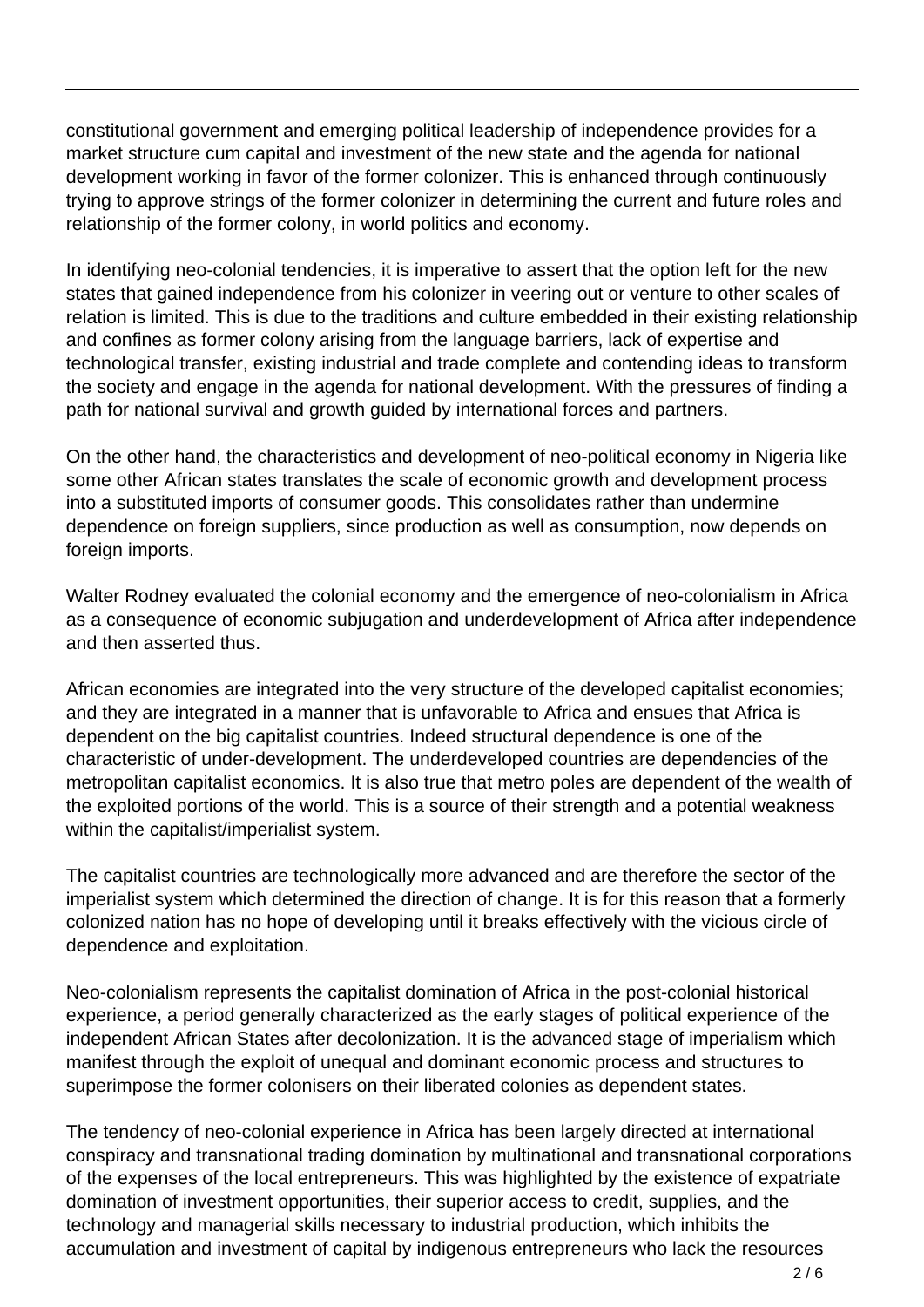necessary to compete with vertically integrated multinational corporations.

Though, the independence of most African nations were celebrated with the physical handing over of powers to the modern African States, the continued role of the foreign powers as evident in the interference with her political, economic and social life particularly in countries colonized by France and Belgium left much in doubt. This is what has turned Africa into a blood-letting zone for wars, civil wars, genocides and political instability arising from the evils of colonialism and the unequal arrangements and structuring of the African States to leave it perpetually under the control and intervention of the Europeans.

In an attempt to explore the effect of neo-colonialism in Africa, it has been well stated that foreign faces have withdrawn after appropriate nature of local faces have been governed and installed to perpetuate the continued influence of the former colonies. This is why it was asserted that the degree of economic exploitation failed to change after independence though the corresponding political responsibility and international stigma had been removed from the neck of the former colonies through a grant of independence and tactical withdrawal to the home bases in the West from where it still operates correctly, exploiting nations maneuvering men and government but this home by remote control.

Neo-colonial experience in Africa also gave birth to class creation and widened class dominance and manipulation in perpetuation of power and access to capital and development opportunities.

The context of government leadership, political administration and state bureaucracy inherited from the colonial era is the first painter to the largesse of class differentiation between the ruling elites, educated senior public servant and other leaders of state employees. If created a wide gap leading to class differentiation, hero worship and the craze for money at the expense of good government and disciplined public life.

In fact, the economic structure inherited from the colonial era has a lass structure that created gaps between senior and junior workers, with the salaries and nature of benefits derived from government. This resulted in the existence of "highly inegalitarian colonial administration, salary and tax structure, with its complex nature of fringe benefits (car and child allowances, health facilities and housing subsidies), available to the earners of high salaries. The matter was worsened by the regime of salary structure and allowance imposed on various categories of government employees this was highly criticized by a leading Nigerian Nationalist and Political leader, Obafemi Awolowo, in 1970 when he started thus. One of the evil things we inherit from is a colonial salary structure, in the early stages of colonialism. All senior posts in government and mercantile services were exclusively reserved for and held by Europeans. The salaries paid, were fixed.

In the Nigerian experience, attempts by 1971 Adebo Commission and 1974 Udoji commission to reverse the trends in salary and wages region failed to achieve any change in class differentiation, but to wider the existing gaps regardless of the improvements introduced at the lower base. The same has remained in place over the years till date, the higher a salary becomes, the better the state of life and comfort and even opportunities to make money.

## **The refugee question**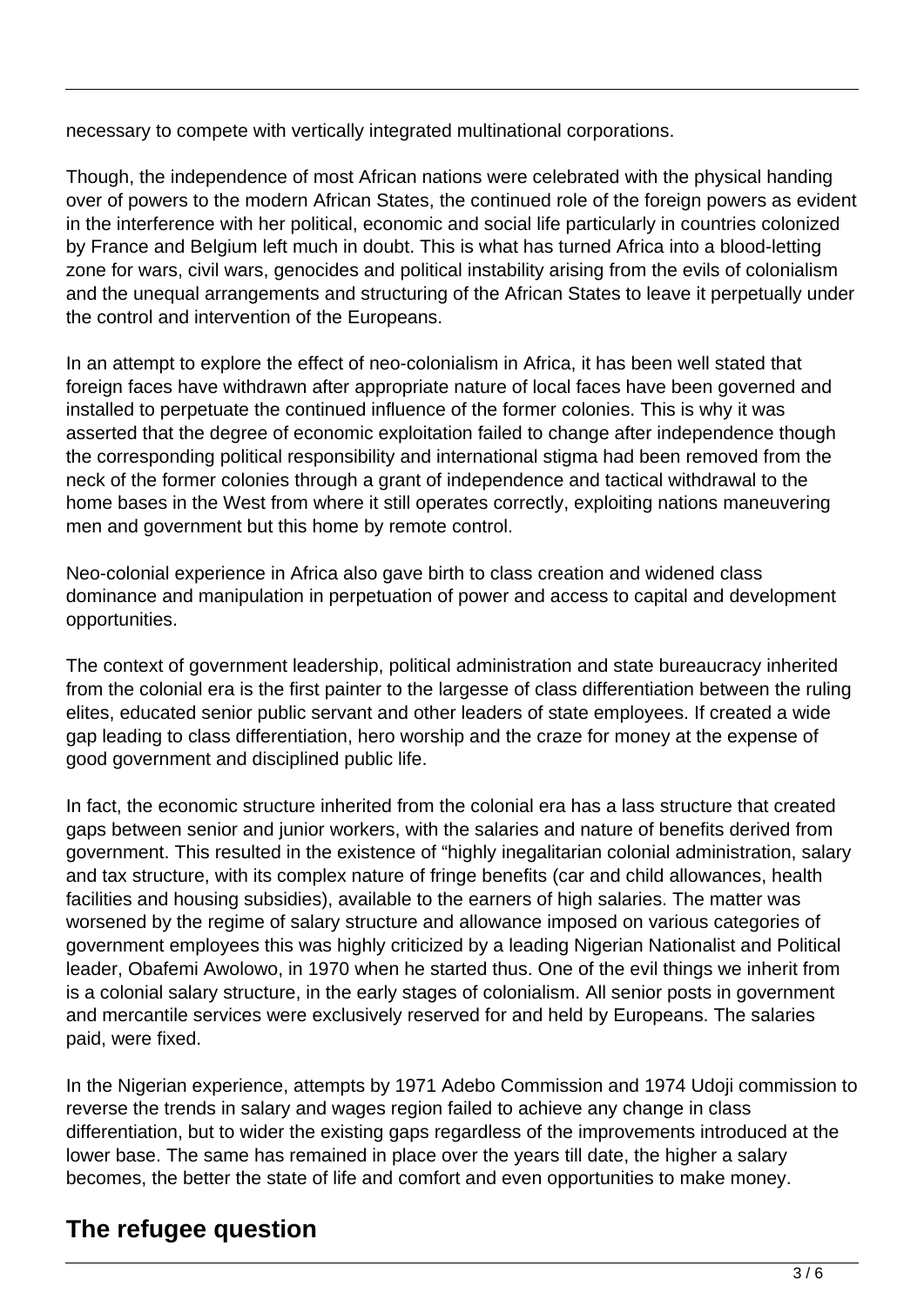Although many people may not readily see it these is an obvious link between neo-colonialism in Africa and the refugee question which currently confronts many western state and affects the lives of so many displaced Africans. Historically, the wave of refugee migration has always been associated with political and economic difficulties. People have also moved to other with seemingly friendly lifestyles when confronted by economic hardship and political persecution

The economic hard ship and persecution induced by the working of neo-colonialism has been one of the reasons for the influx of refugees from developing countries in Africa to the west. But as I have pointed out, these Migrations are not unique to Nigeria alone or historically UN presented.

They only reflect the present global economic and political realities.

In Nigeria today, thousands of immigrants are scattered around, who, presumably seek greener pastures and will do anything to stay away from harsh conditions put in place by economic hardship and political.

These immigrants do not only become refugees in developed countries, some of them are, in most cases, sold into slavery just in a bid to escape from the perpetual sufferings they experienced at home. A very good example is the slavery in Libya which was majorly precipitated by the large influx of immigrants who seek passage to the west through Libyan water ways.

Nigerians make up the largest numbers of irregular migrants from sub-Sahara Africa who want to enter Europe thousands of them end up being standard Libya after failing to cross the Mediterranean from north Africa into Europe human traffickers often sell the standard Nigerians and other sub-Saharan Africans into slavery where they are held in dire conditions against a background of growing concern over their plight, the international organization for migration has in the last two years repatriated more than 10,000 standard Nigerians from Libya. Some of the repatriated women returned home with baby's concerned following rape by Libyan men.

### **Economic instability**

The main reason for neo- colonization is that developing nations generally do not have the capital available to develop their own natural resources so well- developed Countries and wealthy trans- national Corporations offer the cultivate these resources in exchange for a high percentage of the profit the core countries/corporations attain the majority of the profit from such ventures due of the low price of labor in most of developed nation.

This one of the most obvious impacts is that corporations and core Countries get very rich through utilizing developing countries resources. Wealth in developing countries is also fostered as a result of this development, but often the wealth does not tickle down to the ordinary person/worker.

In Nigeria today, we have over 40 internationally acclaimed companies with high competitor working environment and work force consisting of highly skilled professionals who can be said to be well paid for every service rendered to the progress and development and development of the company, but not the country.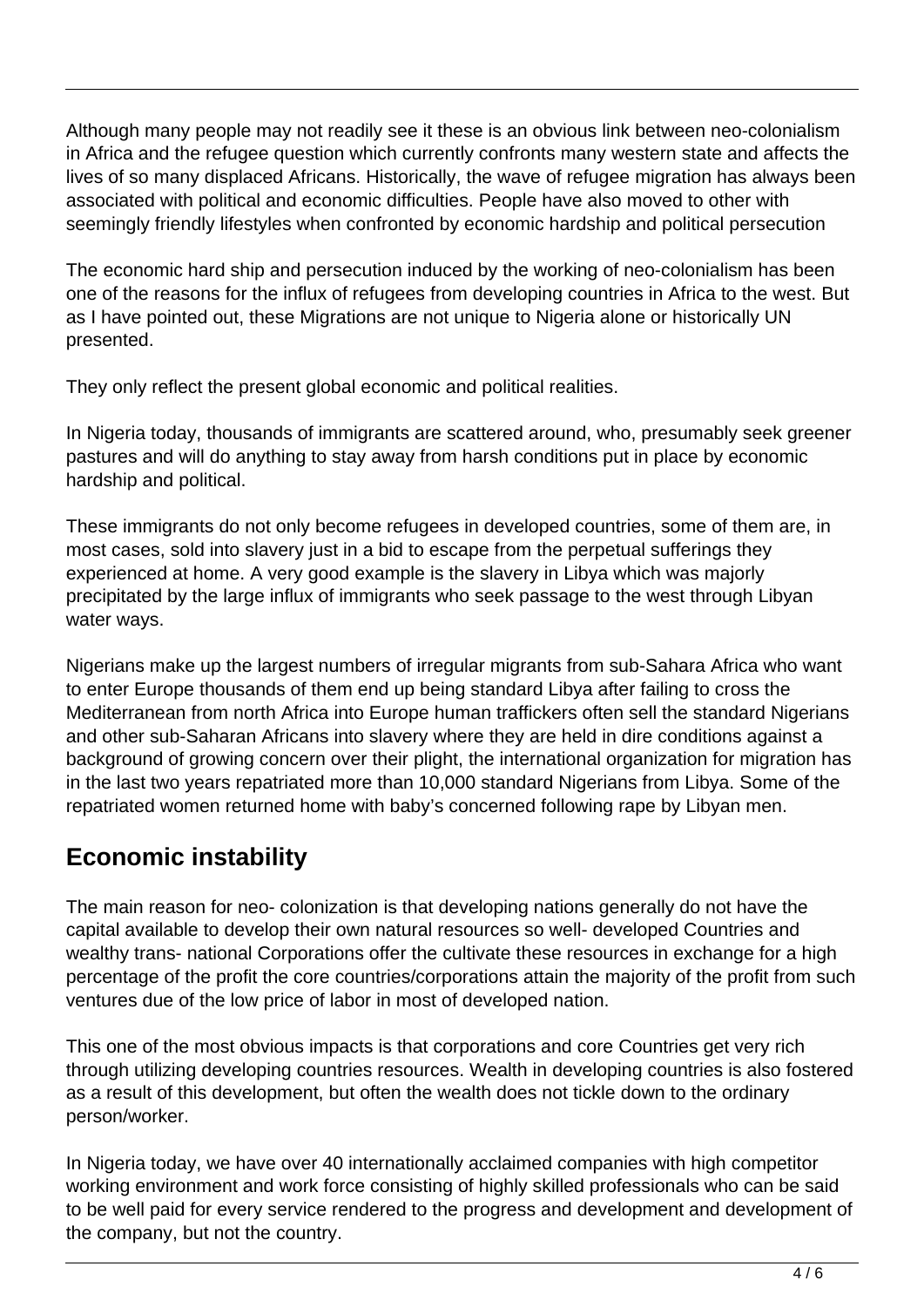One natural advantage that multinational corporations have is the ability to produce goods using the least expensive methods possible worldwide. With few ties to any one political entity their desire to work deeply and efficiently often is at odds with sound environmental practice. With their economic importance to their rest countries, they often find themselves in a power position when obeying beneficed environmental regulations that favor profit over nature with profit being the primary goal and the world as their environment multi-national corporations can afford to pick and choose when it comes to finding governments that enact employment laws that benefit their business over the workers. Their head office may be in a country with stringent employment laws but they are free to let up factories in economic deserts where people are eager to work for pennies a day. There workers tend to be low- skilled resulting in a general loss of quality in the product line. Also corporations tend to build in countries without strict health and safety laws adding to the social decline of host countries large corporations tend to draw wealth from small communities and consolidate it in locations where the corporation is head quartered. In extreme cases, this can lead to the impoverishment of less central communities, particularly in developing nations.

## **Conclusion**

Of course, neocolonial theory has its detractors as well. Opponents argue that the concept is merely an attempt to continue to blame colonialism for Africa's problems rather than confront the major issue hampering independent African governments, such as corruption, inefficiency, and protectionism. They argue that these problems, more than any systematic process of external exploitation, have been responsible for the poor performance of African economies since independence. Others continue to argue that neocolonialism persists, if in slightly different form. Transnational corporations, such as petroleum and mining companies, and international organizations such as the International Monetary Fund, World Bank, and world Trade organization are responsible for much of the neocolonial influence in African countries in the early 21st century. The activities of these corporations and organizations transcends boundaries and powers of the traditional nation-state, making it difficult to talk about interregional relationships except in terms of such paradigms as united North(Europe, Canada, and the united states) and underdeveloped and desperate south (Africa, asia, and latin America). As the understanding of international and intercontinental relations becomes more and more refined, the idea of neocolonialism will continue to be revisited. It is for this reason that neocolonialism has entered the vocabulary of all students of third world affairs and is an important concept in the history of ideas.

### **References**

- 1. A. Adu (edu) (1990) UNNESCO general History of Africa under colonial Domination 1880- 1935 California
- 2. Walter Rodney (1981) How Europe under developed African, Howard University. Pross P.25
- 3. C. Achebe (1998) the trouble with Nigeria Enugu: fourth dimension publishing Co Ltd P.14
- 4. Davidson (1994) the search for Africa: a history in the making London: James Cuney Page 282
- 5. I. Ojobo" colonialism and politics in Nigeria new Nigeria Newspaper. July 19 1986 page 28